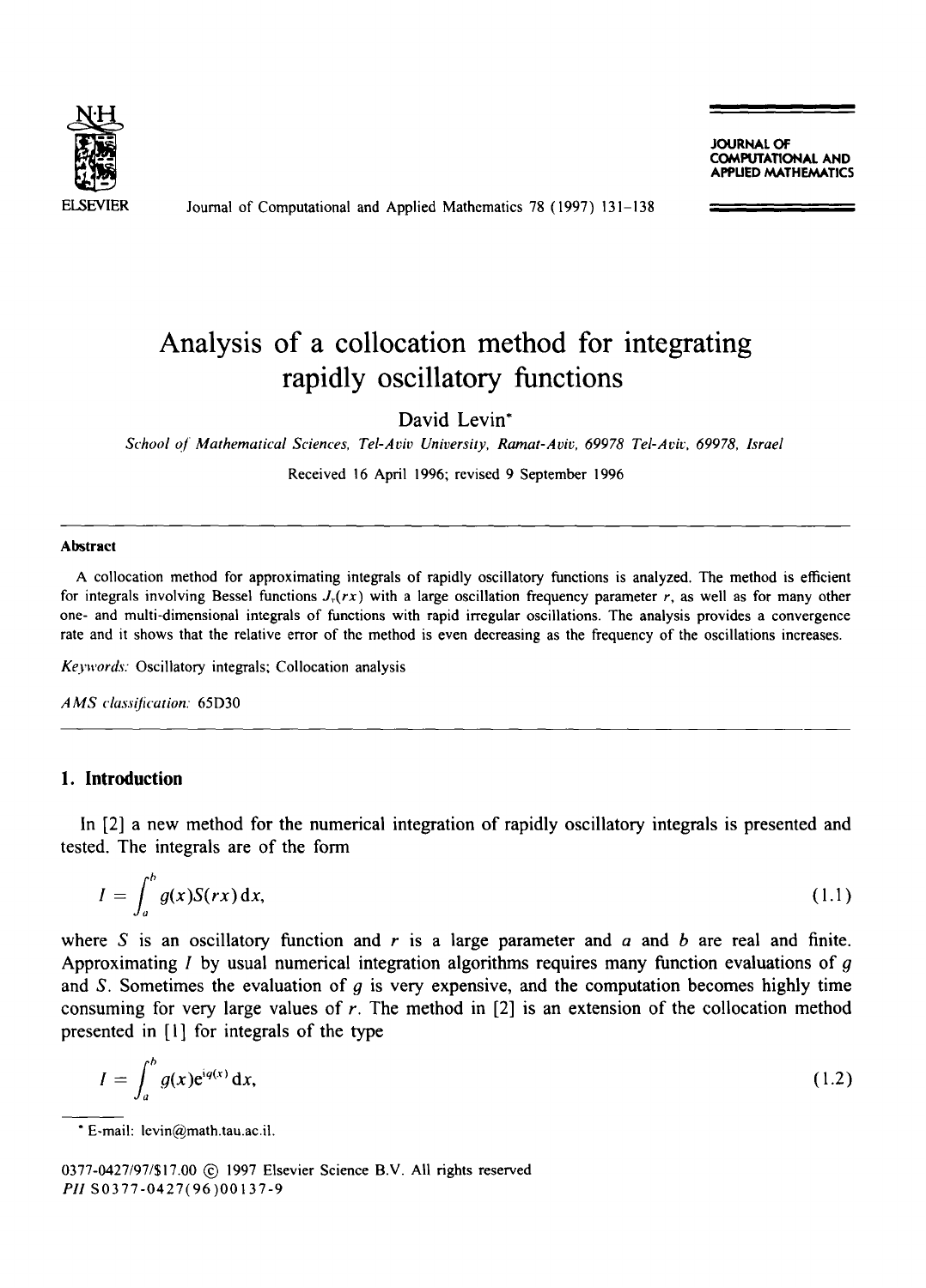with  $\max_{x \in [a,b]} { |q'(x)| } \gg (b-a)^{-1}$ . The collocation method presented in [2] is applicable to a wide class of oscillatory integrals with weight functions  $S$  satisfying certain differential conditions. For example, it is appropriate for computing integrals of the form

$$
\int_{a}^{b} g(x) \cos(r_1 x) J_{\nu}(r_2 x) dx,
$$
\n(1.3)

for large  $r_1$  and  $r_2$  and integrals involving  $S(x) = J_y^2(rx)$ . It is demonstrated in [2] by numerical examples that the efficiency of the method does not deteriorate as the parameters  $r$ ,  $r_1$  or  $r_2$  increase. Simple classification rules for a large class of oscillatory functions  $S$  which satisfy the required conditions for the application of the method are also presented in [2].

An analysis of the collocation method presented in [1], for integrals of the form (1.2), is presented in [3]. In the present paper we extend the analysis in [3] to the more general framework of [2]. In the next section we review the collocation method of [2]. It is presented as an nth-order collocation method, where *n* is the number of collocation points, or equivalently the dimension of the approximation space. In the present work we analyze an  $h$ -method version of that method. The interval  $[a,b]$  is subdivided into subintervals of length h, on each of which an nth-order collocation method is applied and the resulting approximations are aggregated. The error analysis presented in Section 3 deals with the case of a *fixed* order n and  $h \rightarrow 0$ . The important result obtained here is that the relative error in the collocation approximation is even decreasing as the frequency of the oscillations increases.

### **2. The collocation scheme**

The method presented in [2] is designed to handle a wide class of rapidly oscillatory integrals of the form

$$
I = \int_a^b w^t(x) f(x) dx \equiv \int_a^b \langle w, f \rangle(x) dx,
$$
 (2.1)

where  $f(x) = (f_1(x),..., f_m(x))$  is an *m*-vector of nonrapidly oscillatory functions and  $w(x) =$  $(w_1(x), \ldots, w_m(x))$ ' is an *m*-vector of linearly independent rapidly oscillatory functions. It is assumed that  $\{w_i\}_{i=1}^m$  satisfy a system of ordinary differential equation of the form

$$
w'(x) = A(x)w(x), \tag{2.2}
$$

where  $A(x)$  is an  $m \times m$  matrix of nonrapidly oscillatory functions. The integrals considered in [1] satisfy (2.1)-(2.2) with  $m = 1$ , while integrals involving Bessel functions, as  $\int_a^b g(x)J_\nu(rx) dx$  with large r, satisfy (2.1)-(2.2) with  $m = 2$ . For the second case we take  $w(x) = (J_{y-1}(rx), J_y(rx))^t$ , which satisfies (2.2) with

$$
A(x) = \begin{pmatrix} (v-1)/x & -r \\ r & -v/x \end{pmatrix}.
$$
 (2.3)

The idea in [2] is to represent the integrand in (2.1) as a derivative of a known function. Namely, let  $v(x) = (v_1(x), \ldots, v_m(x))$ <sup>t</sup> be an *m*-vector function such that

$$
\langle w, v \rangle' = \langle w, f \rangle, \tag{2.4}
$$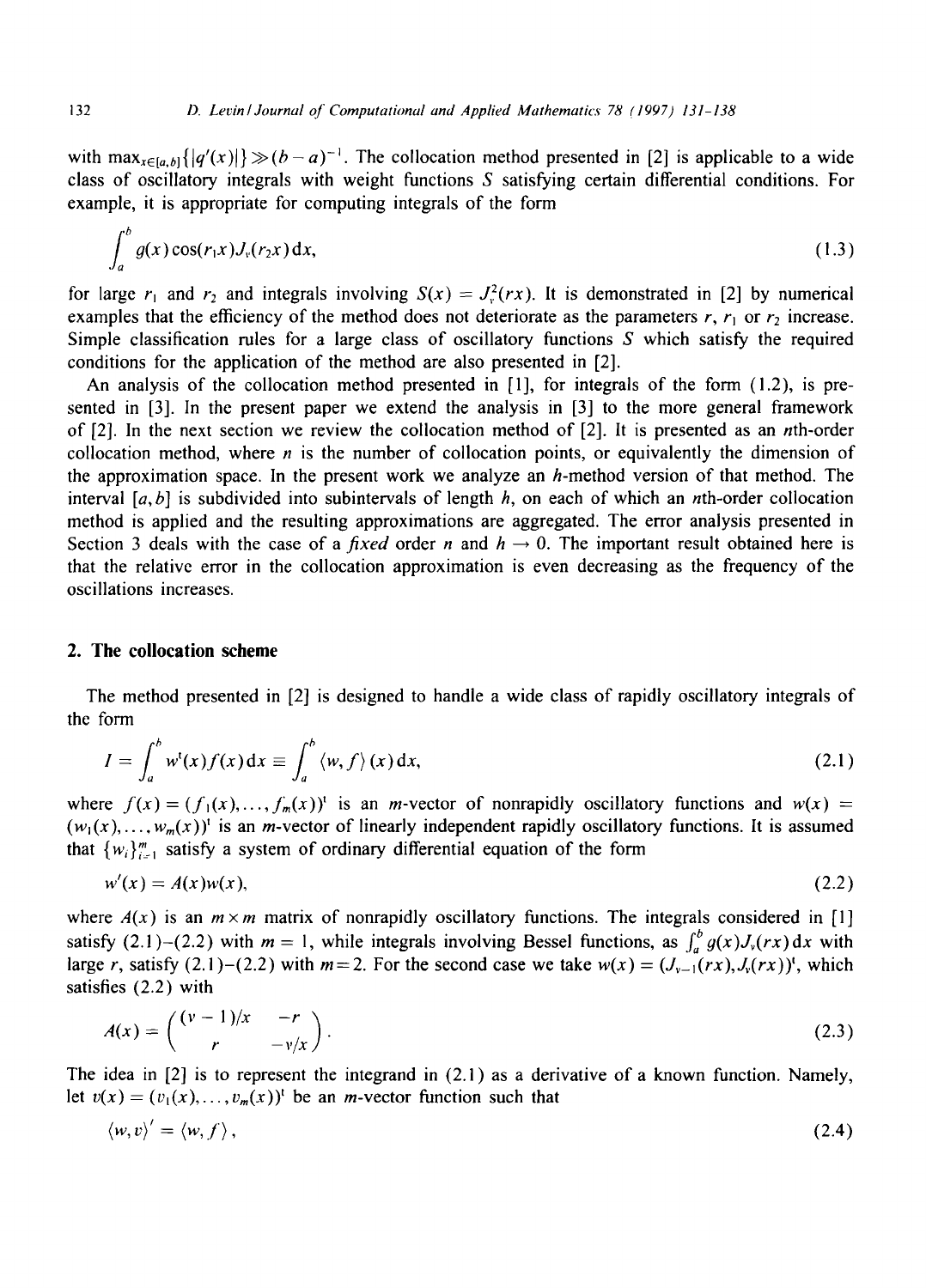then the integral  $I$  can be expressed as

$$
I = \int_{a}^{b} \langle w, v \rangle'(x) dx = w^{t}(b)v(b) - w^{t}(a)v(a).
$$
 (2.5)

It follows from  $(2.4)$  that v should satisfy a system of ordinary differential equations

$$
Lv \equiv v' + A^{\dagger}v = f. \tag{2.6}
$$

The problem of evaluating I is thus transformed into the problem of finding an approximation to a solution of (2.6), with no boundary conditions prescribed.

By the above assumptions, f and A are not rapidly oscillatory. Therefore, as we are going to prove here, the system (2.6) has a particular solution which is not rapidly oscillatory. It is suggested in [2] to find an approximation to this particular solution by collocation with 'nice' functions, e.g., polynomials, as follows.

For  $i=1,...,m$  let  $\{u_k^{[i]}\}_{k=1}^n$  be some linearly independent basis functions on [a, b]. An n-point (*nth*-order) collocation approximation to the solution of (2.6) is defined as  $\tilde{v}(x) = (\tilde{v}_1(x),...,\tilde{v}_m(x))$ <sup>t</sup>, where

$$
\widetilde{v}_i(x) = \sum_{k=1}^n c_{i,k} u_k^{[i]}(x), \quad i = 1, ..., m,
$$
\n(2.7)

where the coefficients  ${c_{i,k}}_{i=1,k=1}^{m,n}$  are determined by the collocation conditions

$$
L\tilde{v}(x_j) = f(x_j), \quad j = 1,\ldots,n,\tag{2.8}
$$

where  $\{x_j\}_{j=1}^n$  are regularly distributed in [a, b]. Following (2.5), the corresponding n-point approximation to the integral (2.1) is given by

$$
I_n \equiv (w(b))^{\dagger} \tilde{v}(b) - (w(a))^{\dagger} \tilde{v}(a). \tag{2.9}
$$

We remark that the order  $n$  is going to be fixed throughout the paper. Therefore, to reduce notation complexity, we avoid indexing the *n*th-order approximation to the solution of  $(2.6)$  by *n*. It follows from (2.5) that the error  $I - I_n$  is determined by the error in the approximate solution of (2.6) at the endpoints of the interval, and this matter is pursued in the next section. Numerical examples demonstrating the application of the collocation method are given in [2]. The examples include  $S(x) = J_r(rx)$ ,  $S(x) = J_r^2(rx)$  and  $S(x) = \cos(r_1x)J_r(r_2x)$ , and it is shown that the collocation method is easily applicable for all these cases, and is very efficient.

#### **3. Error analysis**

In the present work we fix the order n of the collocation and consider an h-method version as follows: The interval [a, b] is subdivided into  $\ell$  equal subintervals  $[t_{i-1}, t_i]$ ,  $1 \leq j \leq \ell$ ,  $t_i = a + jh$ , of length  $h = (b - a)/\ell$ . On each subinterval we choose *n* collocation points

$$
s_i^{[j]} = t_{j-1} + h s_i, \quad 1 \le i \le n, \ 1 \le j \le \ell,
$$

where  $0 = s_1 < s_2 < \cdots < s_n = 1$  are reference points. The above *n*th-order collocation method is performed separately on each subinterval, using the monomial basis functions, namely,  $\{u_k^{[i]}(x)=$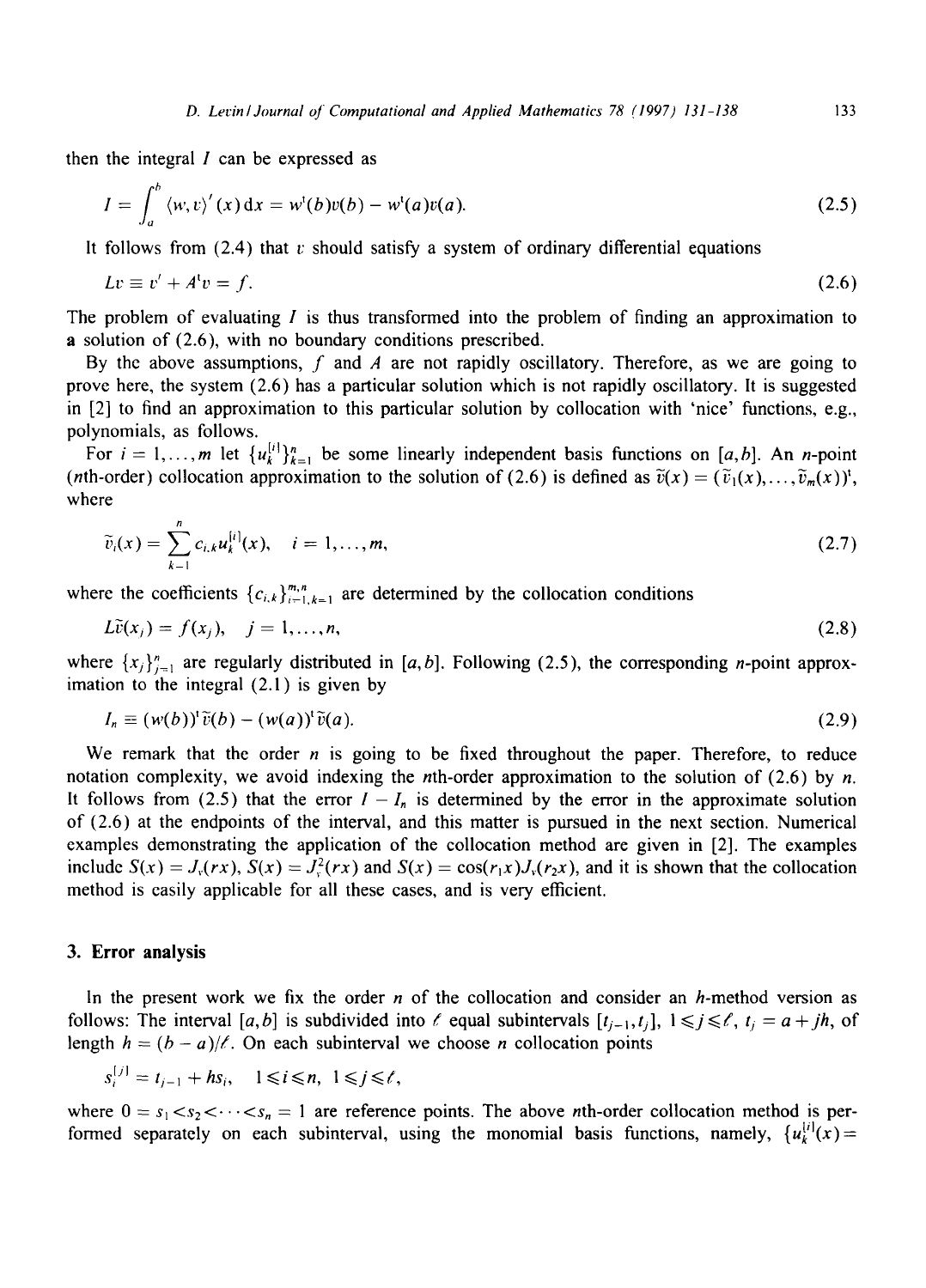$x^{k-1}$  $\}_{k=1}^{n}$ . Let  $v^{[j]}$  denote the resulting *n*th-order collocation approximation on  $[t_{j-1}, t_j]$ ,  $1 \le j \le \ell$ . Summing up the  $\ell$  approximations to the integrals on the individual intervals, we thus obtain an approximation of order *n* to *l*, which we denote as  $I_{n,h}$ :

$$
I_{n,h} = \sum_{j=1}^{\ell} \left[ (w(t_j))^t v^{[j]}(t_j) - (w(t_{j-1}))^t v^{[j]}(t_{j-1}) \right]. \tag{3.1}
$$

The error analysis is carried out for a class of integrals of the form  $(2.1)$ , where  $w(x)$  satisfies the o.d.e, system

$$
w'(x) = \frac{1}{\varepsilon} \widetilde{A}(x) w(x).
$$
 (3.2)

The major assumptions we make here are that  $B(x) \equiv (\tilde{A}(x))^{-1}$  exists, is in  $C^{2n+1}[a,b]$ , and that w and the  $2n + 1$  derivatives of B are bounded for  $0 < \varepsilon < \alpha < 1$ . For example, for the case of integrals involving Bessel functions, we can write the matrix function  $A(x)$  defined in (2.3) as

$$
A(x)=\frac{1}{\varepsilon}\widetilde{A}(x),
$$

where  $\varepsilon = 1/r$ . For  $a > 0$  and a large enough r the above conditions hold.

In analyzing a numerical method for computing integrals of rapidly oscillatory functions, it is important to note that in many cases the value of the integral  $I$  itself tends to zero as the oscillations' frequency increases. It is important to have an error estimate which accounts for this fact. Under the conditions specified in Theorem 3.1 below, it is shown that we have

$$
I = \int_{a}^{b} w^{t}(x)f(x) dx = O(\varepsilon) \quad \text{as } \varepsilon \to 0.
$$
 (3.3)

The main parameters governing the collocation method are  $h$ , the subintervals' length,  $n$ , the number of collocation points at each subinterval, and the oscillation parameter  $\varepsilon$  (or the 'frequency'  $1/\varepsilon$ ). The main result of this paper is the following theorem which gives the convergence rate, for a *fixed*  order *n*, as a function of  $\varepsilon$  and *h*.

**Theorem 3.1.** Let  $f \in C^{2n+1}[a,b], B(x) \equiv (\varepsilon A(x))^{-1}$  exists,  $B \in C^{2n+1}[a,b]$ , and its  $2n+1$  derivatives *are bounded, uniformly in*  $\varepsilon$ *, for*  $\varepsilon \in (0, \alpha)$ *. Then* 

$$
|I - I_{n,h}| < c\epsilon^2 h^{n-1},\tag{3.4}
$$

*for*  $\varepsilon \in (0, \beta], \ \beta > 0$ , *where c does not depend on*  $\varepsilon$  *and h.* 

The proof of Theorem 3.1 follows from the following two lemmas. The first lemma is concerned with the existence of a 'nonoscillatory' solution of  $(2.6)$ , namely, a solution which has sufficiently many derivatives bounded uniformly for  $\varepsilon \in (0,\alpha)$ . The second lemma deals with the error in the collocation approximation to that solution.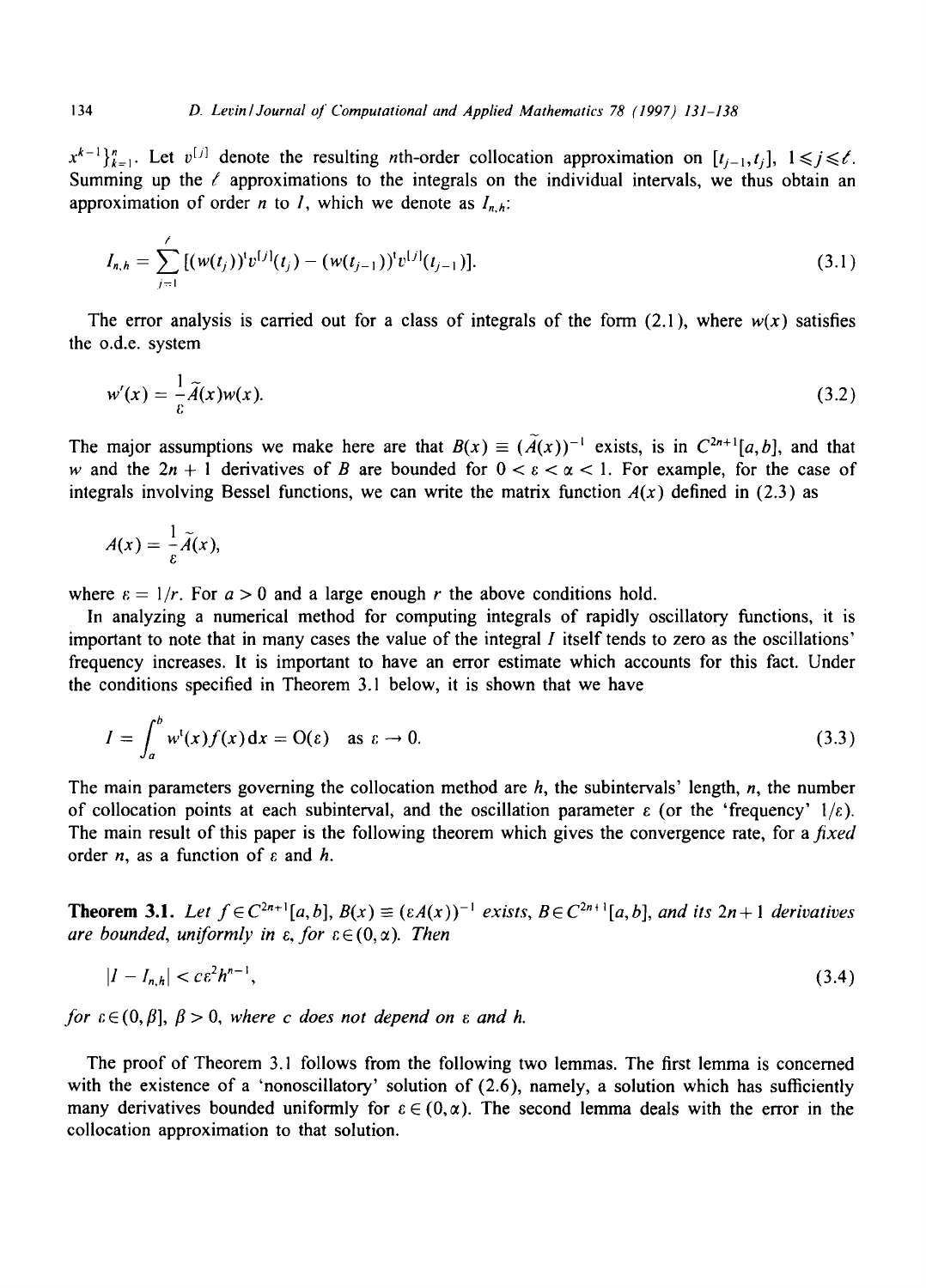**Lemma 3.2.** Let f and A satisfy the conditions of Theorem 3.1. Then there exists a solution  $v(x)$  $of (2.6),$ 

$$
Lv = v' + A^{\iota}v = f,
$$

*which satisfies* 

$$
||D^{\prime}v(x)|| < c\epsilon \quad \text{on } [a,b], \quad i = 0,\ldots,n,
$$
\n
$$
(3.5)
$$

*where*  $D^i v(x) \equiv (d^i/dx^i)v(x)$ .

**Proof.** Rewriting the equation as

$$
v=\varepsilon B^{\mathfrak{t}}(f-v'),
$$

let us define a sequence of successive approximations to the solution

$$
u^{[k+1]}(x) = \varepsilon (B(x))^t (f(x) - Du^{[k]}(x)), \quad k \ge 0,
$$
\n(3.6)

starting with  $u^{[0]} \equiv 0$ . Differentiating (3.6) and using the assumption that  $2n + 1$  derivatives of B are bounded uniformly in  $\varepsilon$ , we find out that

$$
||D'u^{[k]}(x)|| = O(\varepsilon) \quad \text{on } [a, b], \quad i = 0, \dots, n, \ k = 1, \dots, n + 1. \tag{3.7}
$$

Therefore,  $u^{[n+1]}$  satisfies the desired condition, but it is not a solution of (2.6). We observe that  $u^{[n+1]}$  satisfies  $Lu^{[n+1]} = f + D(u^{[n+1]} - u^{[n]})$ . From the relation

$$
u^{[k+1]}(x) - u^{[k]}(x) = \varepsilon(B(x))^{k} (D(u^{[k]} - u^{[k-1]})(x)), \quad k \geq 0,
$$

it follows that

$$
||D(u^{[n+1]} - u^{[n]})(x)|| = O(\varepsilon^{n+1}).
$$

Now we define  $v(x)$  to be the solution of the o.d.e system (2.6) with the initial conditions  $v(a) =$  $u^{(n+1)}(a)$ . The difference  $d(x) = v(x) - u^{(n+1)}(x)$  satisfies

$$
Ld(x) = D(u^{[n]} - u^{[n+1]})(x) \equiv g^{[0]}(x), \tag{3.8}
$$

with zero initial conditions, where  $g^{[0]} \in C^{n}[a, b]$ . By standard o.d.e. theory, the solution of  $Lq = g$ in [a, b], with  $g \in C^0[a, b]$  and initial condition  $q(a) = 0$ , satisfies

$$
\|q(x)\| \leqslant c \|g\|_{\infty},\tag{3.9}
$$

for any  $\varepsilon \in (0, \infty)$ , where  $||g||_{\infty} \equiv \max_{x \in [a, b]} ||g(x)||$ . Here we have  $||g^{[0]}||_{\infty} = O(\varepsilon^{n+1})$ , hence  $||d(x)|| =$  $O(\varepsilon^{n+1})$ . Differentiating (3.8) it follows that d' satisfies  $Ld' = g^{[1]}$  with  $g^{[1]} = Dg^{[0]} - 1/\varepsilon \tilde{A}'d$ . We have  $g^{[1]} \in C^{n-1}[a,b]$  and  $||g^{[1]}||_{\infty} = O(\varepsilon^n)$ , which by (3.3) implies that  $||d'(x)|| = O(\varepsilon^n)$ . Repeating the differentiation process we get

$$
||Di d(x)|| = O(\varepsilon^{n-i+1}), \quad i = 0, ..., n.
$$
 (3.10)

The result (3.4) now follows from (3.7) and (3.10).  $\Box$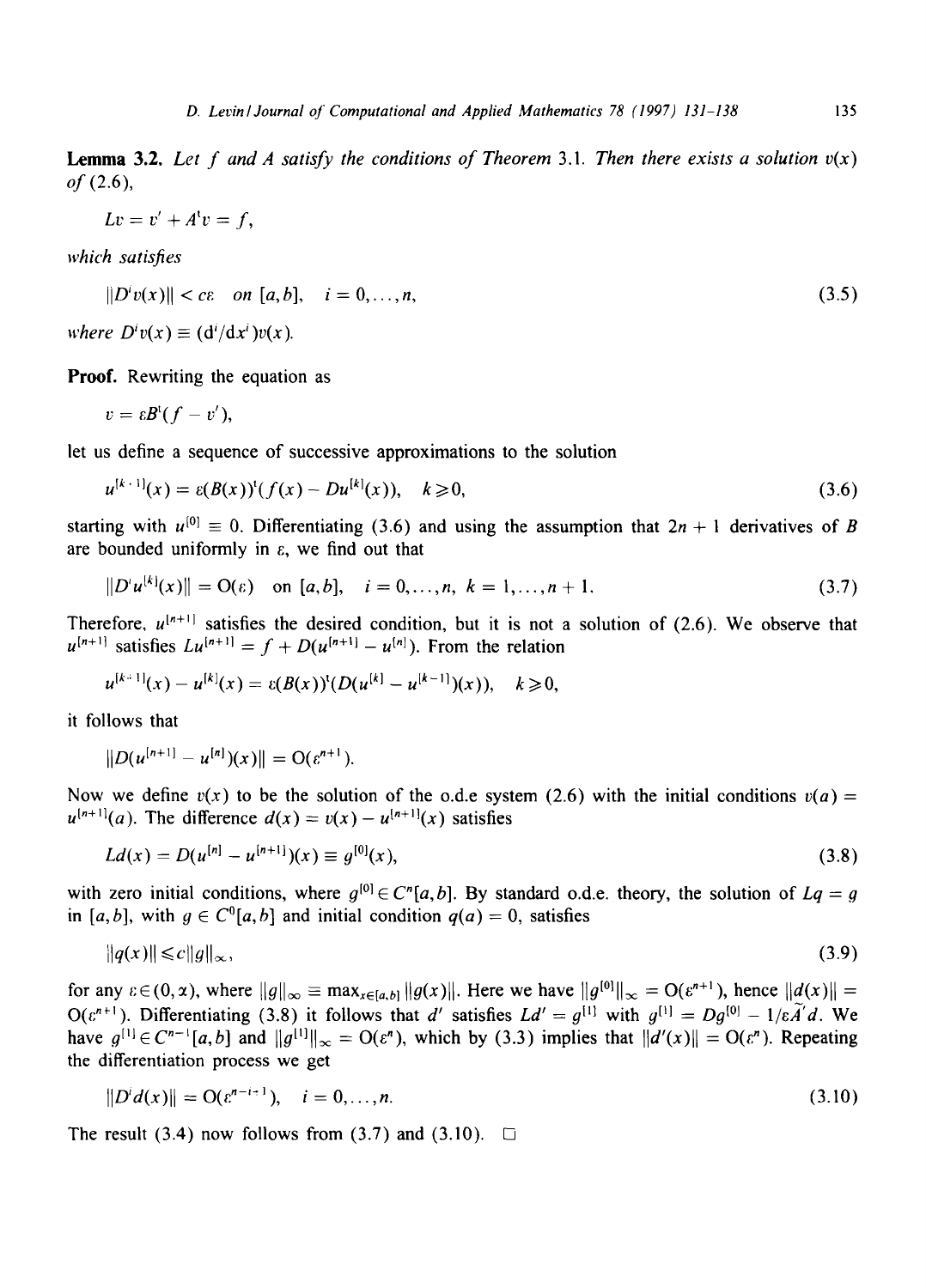The estimate  $(3.3)$  results from Lemma 3.2 by representing the integral  $(2.1)$  as

$$
I = \int_{a}^{b} \langle w, v \rangle'(x) dx = w^{t}(b)v(b) - w^{t}(a)v(a).
$$
 (3.11)

The result of Lemma 3.2 certainly holds for any subinterval  $[t_{i-1}, t_i]$ ,  $1 \le i \le \ell$ . To examine the error in the nth-order approximation to the integral we express it in terms of that special solution  $v$ found in Lemma 3.2:

$$
I - I_{n,h} = \sum_{j=1}^{'} w(t_j)^{t} (v(t_j) - (v^{[j]}(t_j))) - w(t_{j-1})^{t} (v(t_{j-1}) - v^{[j]}(t_{j-1})).
$$
\n(3.12)

Therefore, it is enough to bound the error in the local collocation approximation  $v^{[j]}$  to v at the end points of each subinterval. The next lemma establishes the error in the local collocation approximation  $v^{[j]}$  at the collocation points in  $[t_{j-1}, t_j]$ , which include the endpoints.

**Lemma 3.3.** *Under the assumptions of Theorem 3.1, let v<sup>[j]</sup> denote the nth-order collocation approximation on*  $[t_{i-1}, t_i]$ ,  $1 \leq j \leq \ell$ , satisfying

$$
Lv^{[j]}(s_i^{[j]}) = f(s_i^{[j]}), \quad i = 1, ..., n
$$
\n(3.13)

*and let v be the solution of* (2.6) *ensured by Lemma* 3.2. *Then* 

$$
||v(s_i^{[j]}) - v^{[j]}(s_i^{[j]})|| \le c\epsilon^2 h^{n-1},\tag{3.14}
$$

*where c does not depend on c and h.* 

!

**Proof.** Let  $\{\lambda_k\}_{k=1}^n$  be the Lagrange basic functions for interpolation by a polynomial of degree  $n-1$ at the points  $\{s_i^{(1)}\}_{i=1}^n$ . With these we can represent the collocation polynomial approximation on the interval  $[t_{i-1}, t_i]$  as  $v^{(1)}(x) = \sum_{k=1}^n v^{(1)}(s_k^{(1)}) \lambda_k(x)$ . Since  $\lambda_k(s_i^{(1)}) = \delta_{i,k}$ , the collocation equations defining  $v^{[j]}$  take the form

$$
Dv^{[j]}(s_i^{[j]}) + \frac{1}{\varepsilon}(\tilde{A}(s_i^{[j]}))^t v^{[j]}(s_i^{[j]}) = f(s_i^{[j]}), \quad i = 1, ..., n.
$$
\n(3.15)

This is a system for the vector of unknowns

$$
\widehat{v}^{[j]} = (v^{[j]}(s_1^{[j]}), \ldots, v^{[j]}(s_n^{[j]}))^{\mathrm{t}}
$$

which can be written in the form

$$
\left(L + \frac{1}{\varepsilon} \Delta\right) \widehat{v}^{[j]} = \widehat{f},\tag{3.16}
$$

where  $\hat{f} = (f(s_1^{[j]}),..., f(s_n^{[j]}))^t$ . The matrices L and A are of size  $nm \times nm$ , which can be written as block matrices:

$$
L = \{L_{i,k}\}_{i,k=1}^m, \quad L_{i,k} = \lambda'_k (s_i^{[j]}) I_{n \times n},
$$
  

$$
\Delta = \text{diag}\{ \Delta_i \}_{i=1}^m, \quad \Delta_i = (\widetilde{A}(s_i^{[j]}))^t.
$$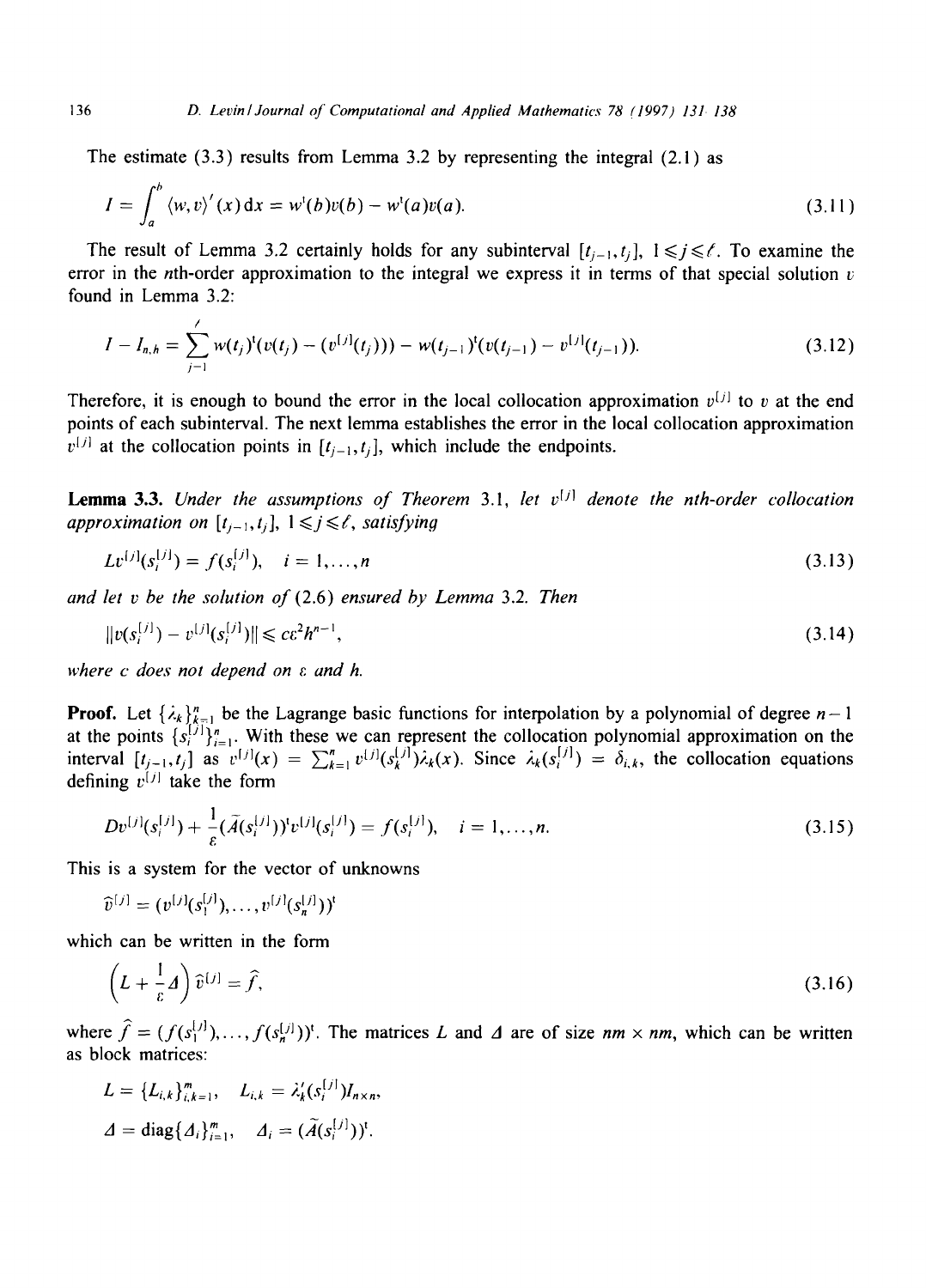Now we consider the particular solution v of (2.6) ensured by Lemma 3.2. Let q be the polynomial of degree  $n-1$  interpolating v at  $\{s_i^{[j]}\}_{i=1}^n$ , then the vector of values  $\hat{v} = (v(s_1^{[j]}), \ldots, v(s_n^{[j]}))^t$  satisfies the system of equations:

$$
\left(L + \frac{1}{\varepsilon}A\right)\hat{v} = \hat{f} + \hat{r},\tag{3.17}
$$

where  $\hat{r} = (r_1, \ldots, r_n)^t$ , where

$$
r_i = v'(s_i^{[j]}) - q'(s_i^{[j]}), \quad 1 \le i \le n.
$$

From the theory of polynomial interpolation we have that

$$
\|\eta\| < c h^{n-1} \|D^n v\|_{\infty}.\tag{3.18}
$$

The vector  $\hat{e} = \hat{v} - \hat{v}^{[j]}$  satisfies the system

$$
(\varepsilon L + \Delta)\hat{e} = \varepsilon \hat{r}.\tag{3.19}
$$

Since  $\Delta$  is block diagonal, with invertible blocks, it follows that for an  $\varepsilon$  small enough we can write  $\hat{e} = \varepsilon (\varepsilon L + \Delta)^{-1} \hat{r}$ . By the conditions on the invertibility of  $\tilde{A}$  we conclude that

$$
\|\hat{e}\| \leqslant c\varepsilon \max_{1 \leqslant i \leqslant n} \|r_i\|.\tag{3.20}
$$

The result  $(3.14)$  now results from  $(3.20)$ ,  $(3.18)$  and  $(3.5)$ .  $\Box$ 

**Proof of Theorem 3.1.** The proof is derived by expressing the error  $I - I_{n,h}$  in the form (3.12) and using the result of Lemma 3.3. The parameter  $\beta$  in Theorem 3.1 is the maximal  $\beta < \alpha$  so that  $(\varepsilon L + \Delta)^{-1}$  exists for  $\varepsilon \in (0, \beta]$ .  $\Box$ 

Remark 3.4. The choice of the end points of each subinterval as collocation points is not just a technical necessity for the proof. Due to this choice we obtain an  $O(\epsilon^2)$  term in (3.4) instead of just an  $O(\varepsilon)$ .

**Remark 3.5.** The factor c in the error estimate  $(3.4)$  depends on the order n. This dependence is influenced by the bounds on the derivatives of f and *Bf* and by the bound on the derivatives in polynomial approximation. In case the derivatives of  $f$  and  $Bf$  are uniformly bounded in n, and the collocation points are equidistant, we get  $c = O(n^{-(n-1)})$  in (3.4).

Remark 3.6. In the numerical examples in [2], the collocation points are equidistant. Better approximation results were obtained by choosing the collocation points as the extended Chebyshev points in each subinterval.

**Remark 3.7.** For  $\varepsilon$  small enough, and in the case that the derivatives of f and B are available, or not too expensive to compute, the proof of Lemma 3.2 suggests another approximation approach.